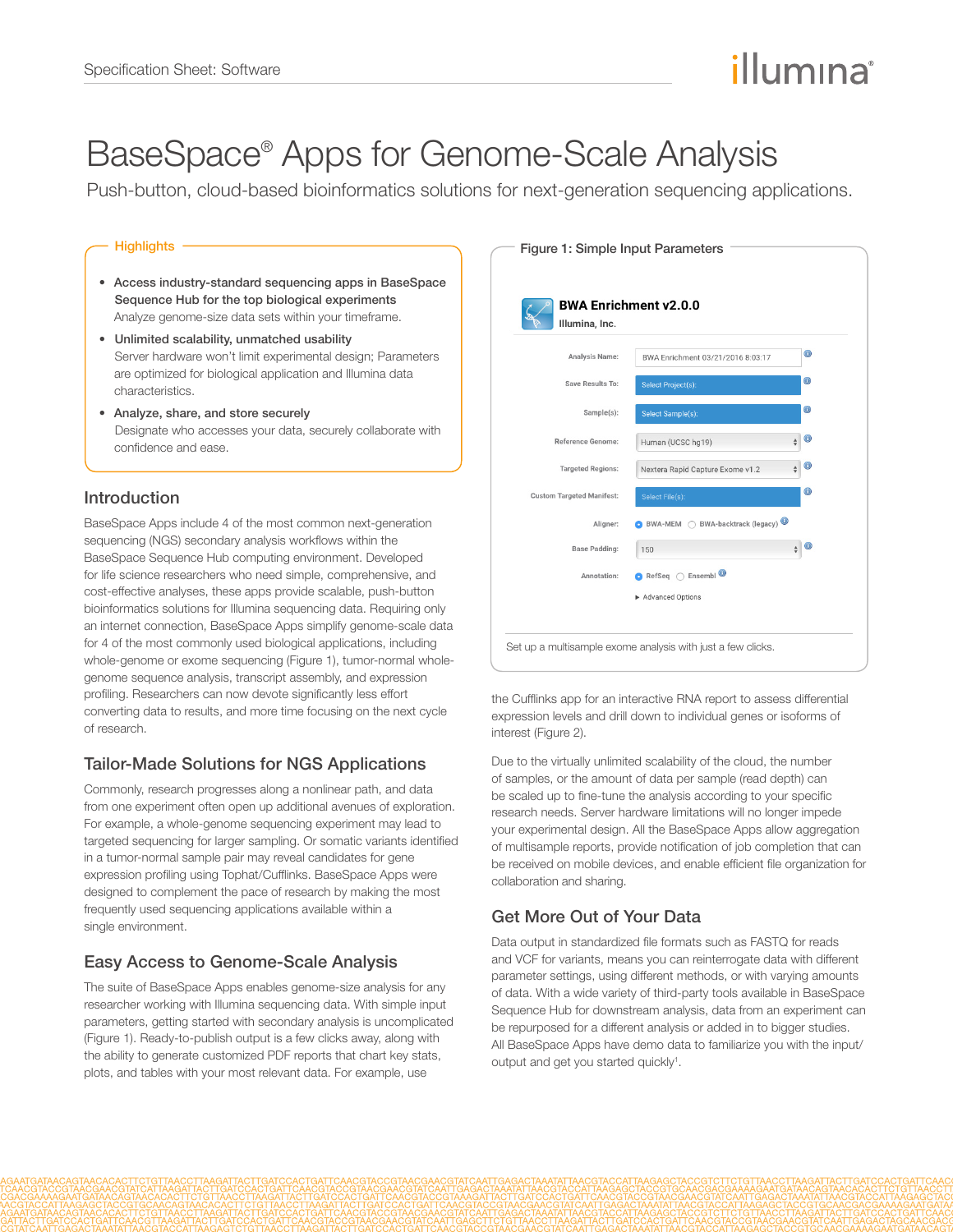#### Table 1: BaseSpace App Details

| <b>BaseSpace App</b>                                                                                    | Feature                                                                                                                                                                                                                                      | Advantage                                                                                                                                              |
|---------------------------------------------------------------------------------------------------------|----------------------------------------------------------------------------------------------------------------------------------------------------------------------------------------------------------------------------------------------|--------------------------------------------------------------------------------------------------------------------------------------------------------|
| <b>TopHat Alignment</b><br><b>TITULATION</b><br><b>TITULATION</b><br><b>TIMUTHE</b><br><b>TITTITITI</b> | RNA-Seq alignment using industry-standard tool, and<br>cSNP calling using Isaac Variant Caller<br>Works with all samples, either fresh-frozen or formalin-<br>fixed, paraffin embedded (FFPE)                                                | Single solution enables advanced experiments such as<br>novel transcript assembly, variant calling, and fusion<br>detection<br>Unlock all your samples |
|                                                                                                         | Results seamlessly integrated into the Cufflinks Assembly<br>and Differential Expression App                                                                                                                                                 |                                                                                                                                                        |
| <b>Cufflinks Assembly and</b><br><b>Differential Expression</b>                                         | Differential expression and gene fusion calling                                                                                                                                                                                              | Quickly assess expression levels and drill down on<br>significantly expressed genes/ isoforms within the<br>BaseSpace Sequence Hub                     |
|                                                                                                         | Works with all samples, either fresh-frozen or formalin-<br>fxed, paraffin embedded (FFPE)                                                                                                                                                   |                                                                                                                                                        |
|                                                                                                         | Preformatted, interactive reports allow aggregation of<br>multiple samples                                                                                                                                                                   |                                                                                                                                                        |
| <b>Whole-Genome</b>                                                                                     | Two analysis methods: BWA Alignment and GATK Variant                                                                                                                                                                                         | Flexibility in choosing either the most popular DNA aligner                                                                                            |
| Sequencing                                                                                              | Calling, or Isaac Alignment and Variant Calling<br>Detects SNPs, indels, copy number variations, and<br>structural variations                                                                                                                | in the community or the fast and accurate Isaac<br>Interrogate a wide variety of samples using a unified<br>analysis method                            |
|                                                                                                         | Works with data from all standard whole-genome kits                                                                                                                                                                                          | Study many model organisms                                                                                                                             |
|                                                                                                         | 12 common references supported                                                                                                                                                                                                               |                                                                                                                                                        |
| <b>Exome Enrichment*</b>                                                                                | Two analysis methods: BWA Alignment and GATK Variant<br>Calling for exomes, or Isaac Alignment and Variant Call-<br>ing for exomes<br>Provides standard enrichment metrics and Picard HS                                                     | Flexibility of using DNA aligner of choice                                                                                                             |
|                                                                                                         |                                                                                                                                                                                                                                              | Zero in on sample results and variants with a single click;<br>quickly identify off-target rates and biological context of                             |
|                                                                                                         |                                                                                                                                                                                                                                              | SNVs and indels across all your samples                                                                                                                |
|                                                                                                         | <b>Metrics</b>                                                                                                                                                                                                                               | Integrate output into your preexisting workflows                                                                                                       |
| <b>Tumor-normal Analysis</b>                                                                            | Combined analysis of whole-genome tumor-normal data<br>using Strelka <sup>2</sup> (recommended tumor-normal average<br>target depth: $80 \times / 40 \times$ )<br>Detects SNPs, indels, copy number variations, and<br>structural variations | Accurate somatic calling method accounts for tumor<br>impurity and heterogeneity                                                                       |
|                                                                                                         |                                                                                                                                                                                                                                              | Comprehensive assessment of the largest number of<br>somatic events                                                                                    |
|                                                                                                         |                                                                                                                                                                                                                                              |                                                                                                                                                        |
|                                                                                                         |                                                                                                                                                                                                                                              | Works with data from all standard whole-genome kits                                                                                                    |

## Collaborate with Confidence

BaseSpace Apps users can instantly share data with colleagues across campus or across the globe. With the option to share data and results by anyone at any time, links can be easily created and emailed to anyone in the world, giving your collaborators instant access to your results and to the sequencing runs that created them. Equally suited for members of a lab or members of an international consortium, BaseSpace Sequence Hub is the central storage and analysis repository that keeps your data secure and accessible.

## Get Started Today

Go to<basespace.illumina.com>to sign up for your free BaseSpace account and access the BaseSpace Apps.

### **References**

- 1. https://basespace.illumina.com/datacentral
- 2. [Saunders CT, Wong W, Swamy S, Becq J, Murray L, et al., \(2012\) Strelka:](http://bioinformatics.oxfordjournals.org/content/28/14/1811.long)  [accurate somatic small variant calling from sequenced tumor-normal](http://bioinformatics.oxfordjournals.org/content/28/14/1811.long)  sample pairs. *Bioinformatics* [28\(14\) 1811−1817.](http://bioinformatics.oxfordjournals.org/content/28/14/1811.long)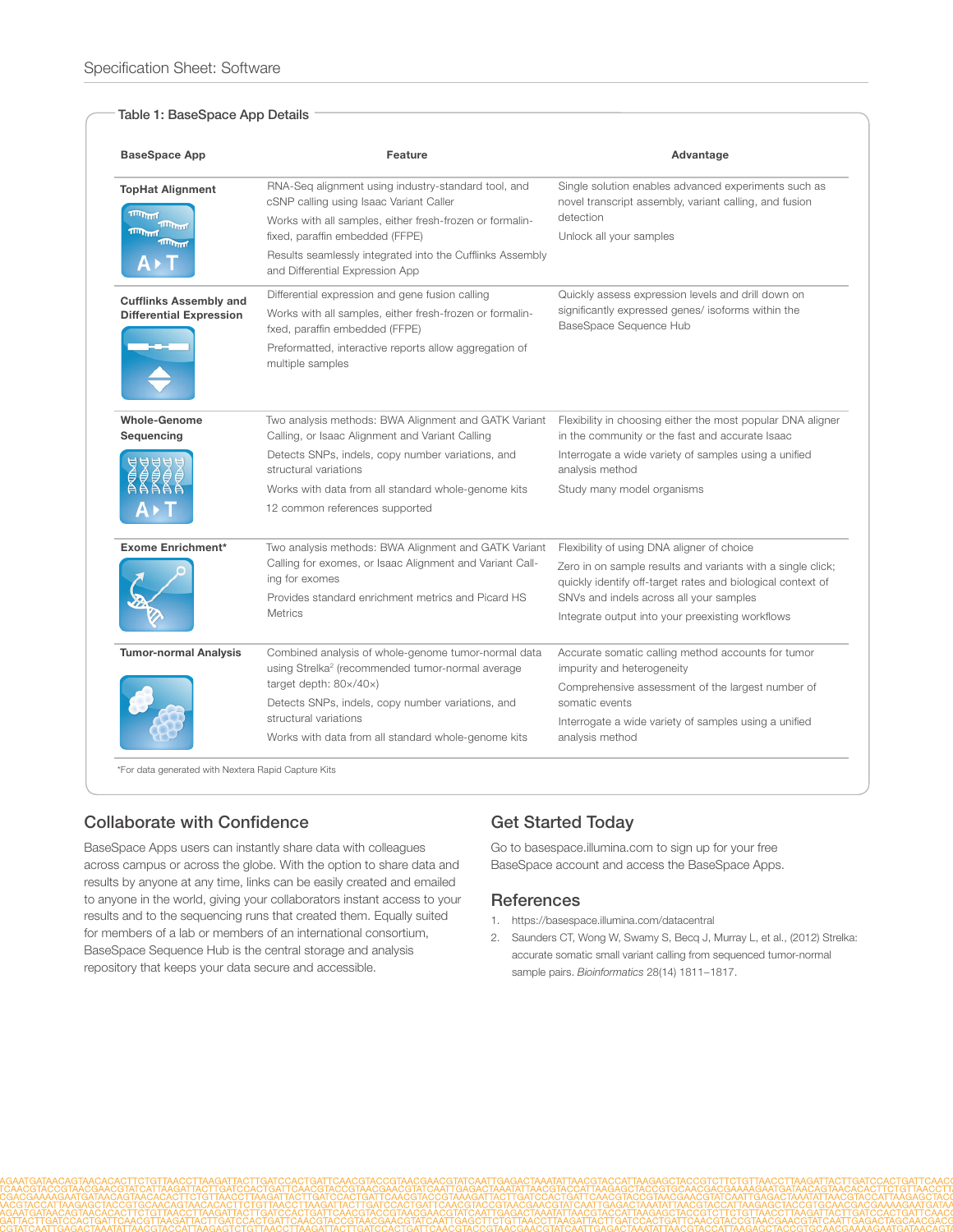